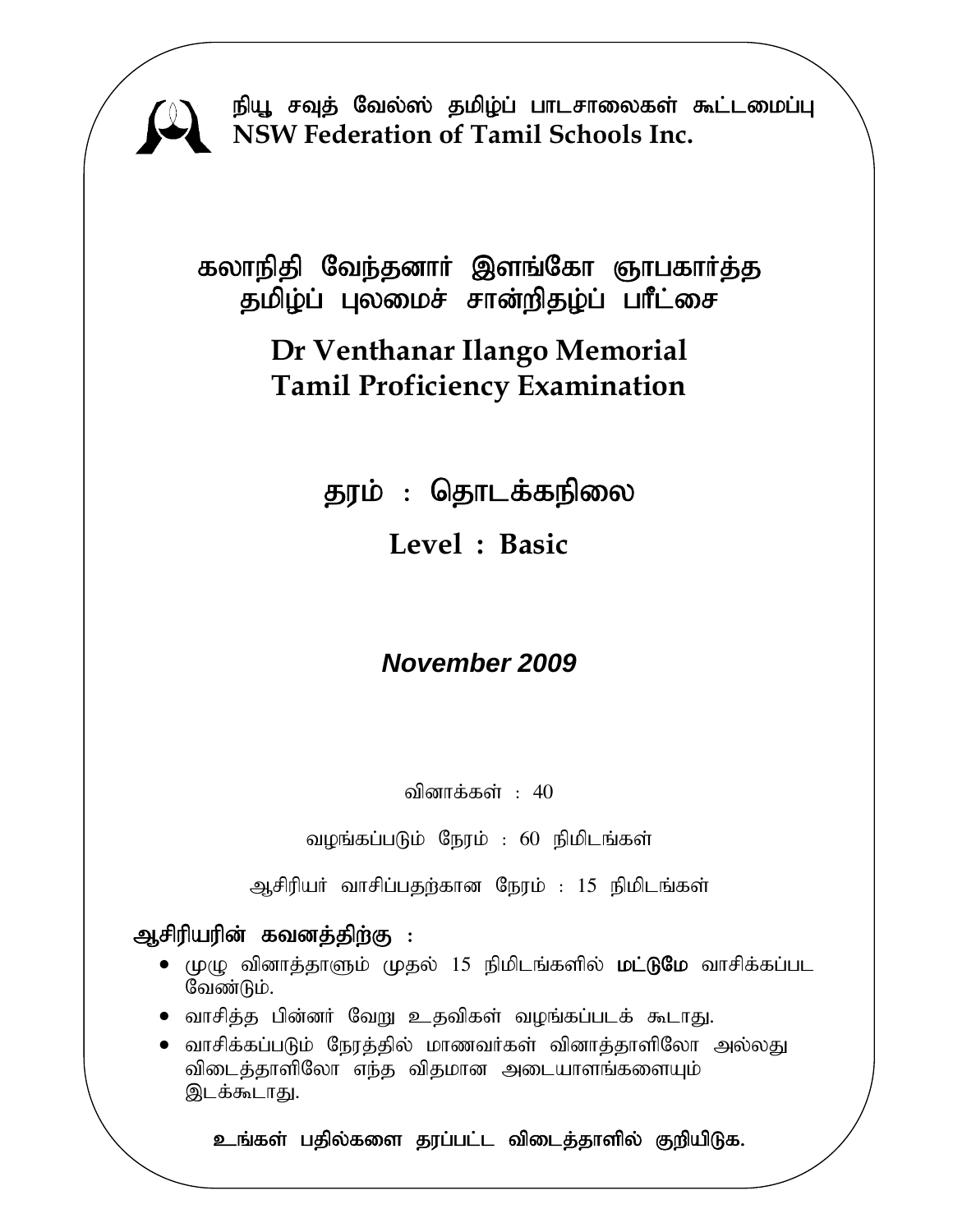For questions 1 to 3, choose the word(s) that best describe the action shown in the picture.

1 முதல் 3 வரையுள்ள வினாக்களுக்கு அருகில் உள்ள படத்தில்<br>நடக்கும் செய்கையைச் சரியாகக் குறிக்கும் சொல்லை (சொற்களை) செய்கையைச் சரியாகக் தெரிவு செய்க.





| 3. இந்தச் சிறுவன்                                                                 |
|-----------------------------------------------------------------------------------|
| $(a)$ விளையாடுகிறான்<br>(b) நித்திரை செய்கிறான்.<br>(c) பாடசாலைக்குச் செல்கிறான். |
| (d) பாடம் படிக்கிறான்.                                                            |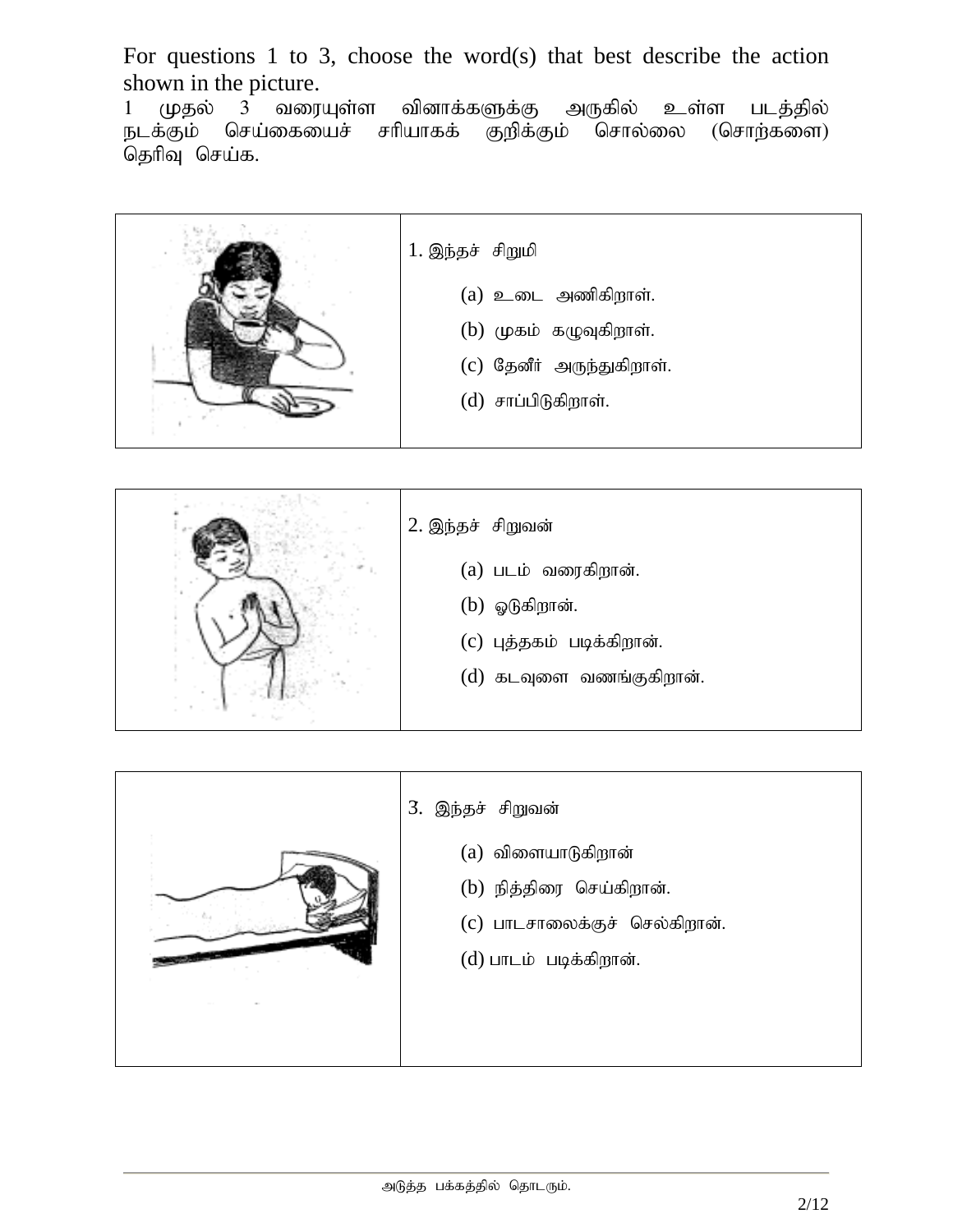Read and understand the Poem "வீடு" and answer the questions 4 to 7.<br>"வீடு" என்ற பாடலை வாசிக்து அவற்றில் இருந்து பெறப்பு ''வீடு" என்ற பாடலை வாசித்து அவற்றில் இருந்து பெறப்படும்<br>தகவல்களைக் கொண்டு 4 முதல் 7 வரையுள்ள வினாக்களுக்கு 4 முதல் 7 வரையுள்ள வினாக்களுக்கு ்விடையளிக்கவும்.



 $\Gamma$ 

## வீடு

நல்ல நல்ல வீடு நாங்கள் வாழும் வீடு கல்லும் மண்ணும் சாந்தும் கலந்து கட்டிய வீடு

நல்ல யன்னல் ஊடே .<br>மெல்லக் கா<u>ற்று</u> வீசும் கொட்டும் மழையில் எம்மைக் காக்கும் எங்கள் வீடு

| 4. பாடலில் யாருடைய வீட்டைப்பற்றிக்<br>கூறப்பட்டுள்ளது?<br>(a) நண்பனின்<br>(b) எங்களின்<br>(c) அவர்களின்<br>(d) எல்லோரின் | 5. வீடு எவற்றால் கட்டப்பட்டுள்ளது?<br>(a) மரத்தினால்<br>(b) கல்லும் மண்ணும் சாந்தும்<br>(c) இரும்பினால்<br>(d) தகரத்தினால் |
|--------------------------------------------------------------------------------------------------------------------------|----------------------------------------------------------------------------------------------------------------------------|
| 6. காற்று எப்படி வீட்டிற்குள் வருகிறது?                                                                                  | 7. வீடு எம்மை எதிலிருந்து காக்கிறது?                                                                                       |
| (a) சுவரின் <u>ஊடா</u> க                                                                                                 | (a) பகைவரிடமிருந்து                                                                                                        |
| (b) யன்னலின் ஊடாக                                                                                                        | (b) மழையில் இருந்து                                                                                                        |
| (c) கூரையின் ஊடாக                                                                                                        | (c) காற்றில் இருந்து                                                                                                       |
| (d) கல்லின் ஊடாக                                                                                                         | (d) கள்வரிடமிருந்து                                                                                                        |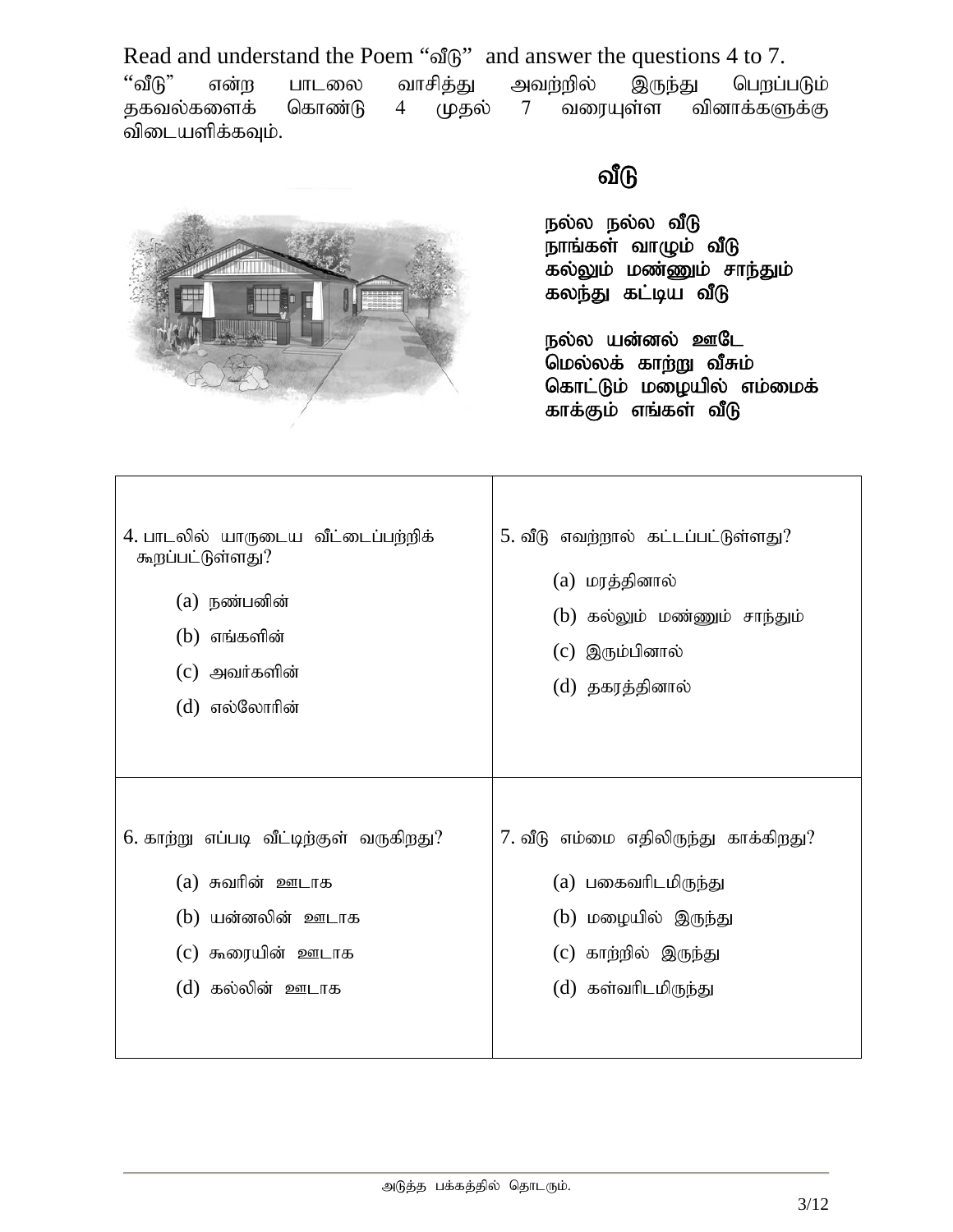For questions 8 and 9 choose the word that is spelt incorrectly in the given sentence.

8 ஆம், 9ஆம் வினாக்களுக்குத் தரப்பட்ட வசனத்திலே பிழையாக எழுதப்பட்டுள்ள சொல்லினைக் காட்டுக.

- 8. அம்மாவும் அப்பாவும் வெலியே சென்றார்கள்.
	- $(a)$  அப்பாவும்
	- $(b)$  வெலியே
	- $(c)$  சென்றார்கள்
	- $(d)$  அம்மாவும்

9. அமகான விடு கட்டி விளையாடினோம்.

- $(a)$   $\delta$ Liq
- $(b)$  விடு
- $(c)$  அழகான
- $(d)$  விளையாடினோம்

For questions 10 and 11 choose the correct spelling of the underlined word that is spelt incorrectly in the given sentence.

 $10$ ஆம்,  $11$ ஆம் கேள்விகளில் பிழையான ஒரு சொல் கோடிட்டு காட்டப்பட்டுள்ளது. அதற்குரிய சரியான சொல் எது?

10. அண்ணா என் புத்தகம் **அலகான** புத்தகம்.

- $(a)$  அளகான
- $(b)$  அழகான
- $(c)$  அழுகின
- $(d)$  ஆழமான

11. மாலா நித்திரை விட்டு **எலும்பு**.

- $(a)$   $\sigma(q)$
- $(b)$  எறும்பு
- $(c)$  எளும்பு
- $(d)$  எருப்பு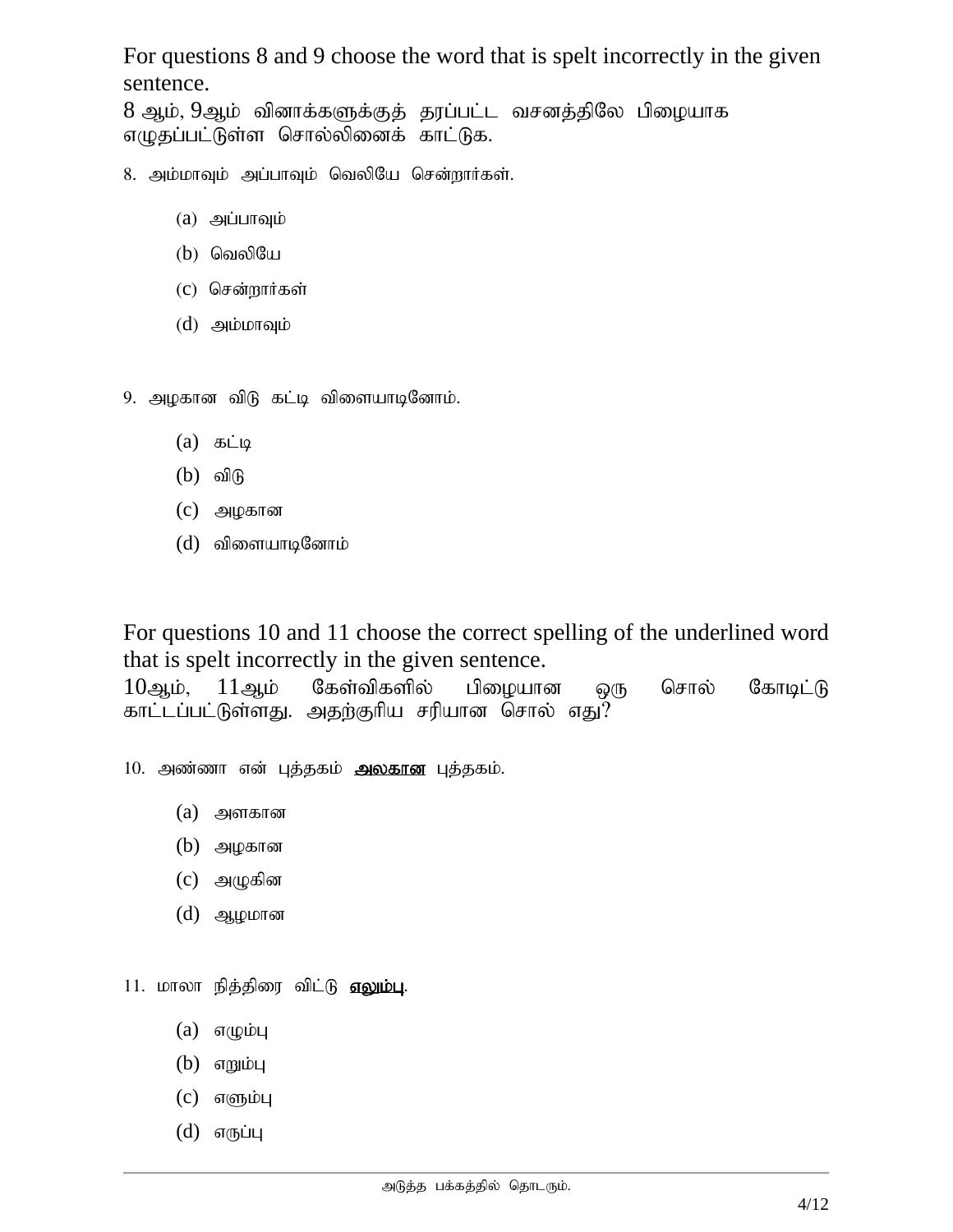Look at the pictures carefully and choose the most approprate answer to the questions 12 to 15.

படங்களைக் கவனமாகப் பார்த்து 12 முதல் 15 வரையுள்ள வினாக்களுக்கு மிகவும் பொருத்தமான விடையைத் தெரிவுசெய்க.





- 13. இப்படத்தில் சிறுவர்கள்:
	- $(a)$  பந்து அடித்து விளையாடுகிறார்கள்.
	- $(b)$  ஓடி விளையாடுகிறார்கள்.
	- $(c)$  படிக்கிறார்கள்.
	- $(d)$  நடக்கிறார்கள்.



- 14. இந்தப் படத்தில் ஒரு மனிதர்:
	- $(a)$  வேலை செய்து கொண்டிருக்கிறார்.
	- (b) படிகளில் இறங்கும் போது விழுந்துவிட்டார்.
	- $(c)$  ஓடி விளையாடுகிறார்.
	- $(d)$  பாடிக் கொண்டிருக்கிறார்.



- 15. இப்படத்தில் சிறுமி:
	- $(a)$  ஓடி விளையாடுகிறாள்.
	- $(b)$  கதிரையின் மேல் ஏறி நிற்கிறாள்.
	- $(c)$  படித்துக் கொண்டிருக்கிறாள்.
	- $(d)$  நடனம் ஆடுகிறாள்.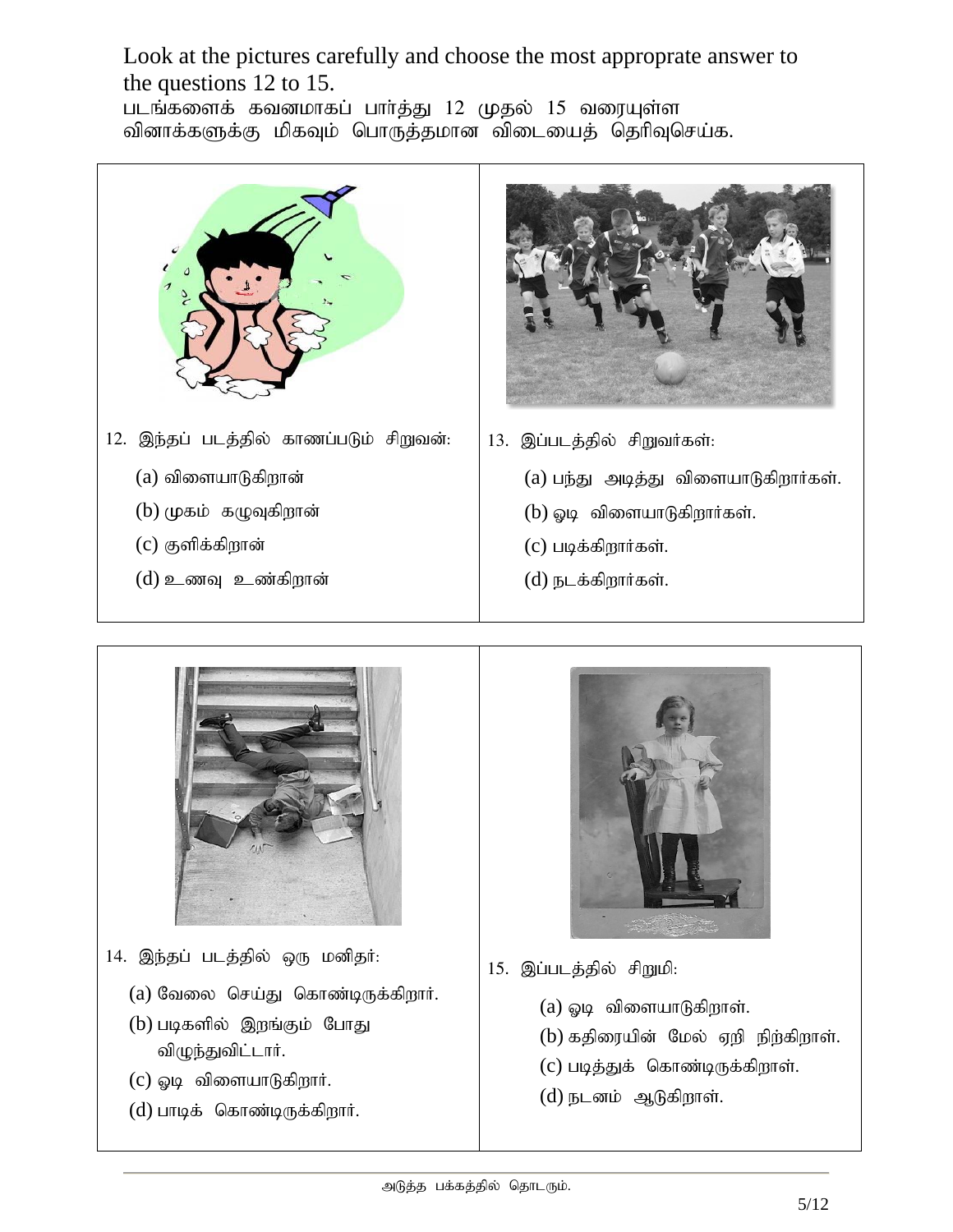For questions 16 to 21 choose the best answer. 16 (முதல் 21 வரையுள்ள வினாக்களில் ஒவ்வொரு இடைவெளிக்கும் மிகவும் பொருத்தமான சொல்லைத் தெரிவுசெய்க. 16. mk;kh ehd; jz;zPH vLj;J \_\_\_\_\_\_\_\_\_\_\_\_\_\_\_\_\_\_\_\_\_\_\_\_\_\_\_\_\_\_\_\_  $(a)$  வருகின்றன.  $(b)$  வருகிறேன்.  $(c)$  வருவான்.  $(d)$  வருவார்கள். 17. நாங்கள் உணவு <u>மான் கால் கால் கால் கால் கால் கால் கால் கா</u>  $(a)$  சாப்பிடுகிறேன்.  $(b)$  சாப்பிடுவான்.  $(c)$  சாப்பிடுவோம்.  $(d)$  சாப்பிடுவார்கள். 18. jhj ;jh vq ;fSld; te ;J \_\_\_\_\_\_\_\_\_\_\_\_\_\_\_\_\_\_\_\_\_\_\_\_\_\_\_\_\_\_\_\_  $(a)$  இருங்கள்.  $(b)$  இருப்போம்.  $(c)$  இருக்கிறேன்.  $(d)$  இருப்பான். 19. ehd; epj;jpiu tpl;L \_\_\_\_\_\_\_\_\_\_\_\_\_\_\_\_\_\_\_\_\_\_\_\_\_\_\_\_\_  $(a)$  ஓடினேன்.  $(b)$  எழுந்தேன்.  $(c)$  நடந்தேன்.  $(d)$  இருந்தேன். 20. mf;fh G+f;fis vLj;J \_\_\_\_\_\_\_\_\_\_\_\_\_\_\_\_\_\_\_\_\_\_\_\_\_\_\_\_\_\_  $(a)$  வருகிறார்.  $(b)$  ஓடுகிறார்.

- $(c)$  எழுதுகிறார்.
- $(d)$  படிக்கிறார்.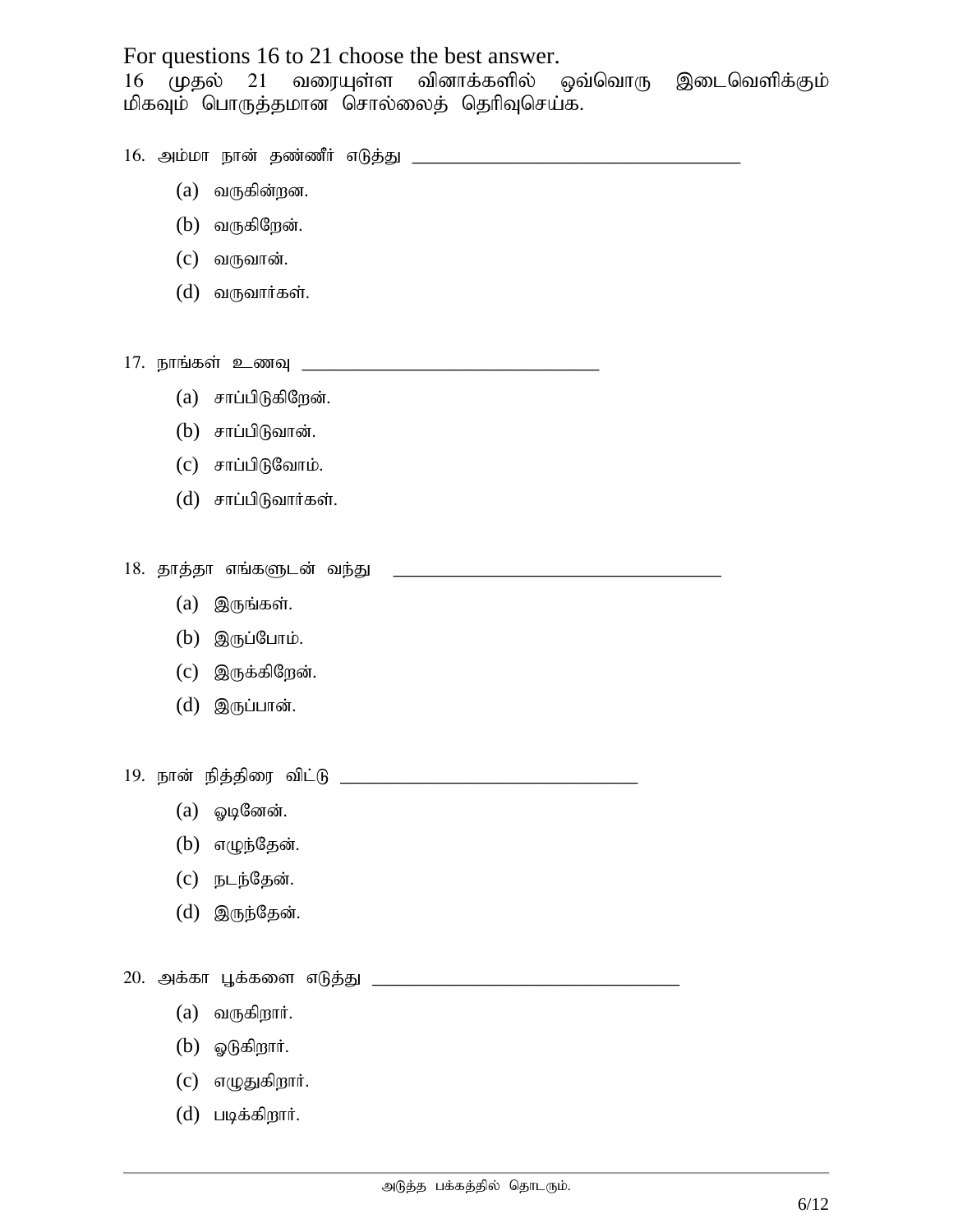- 21. நேற்று நான் வானத்தில் சந்திரனை
	- $(e)$  பார்க்கிறேன்.
	- (f) பார்த்தேன்.
	- $(g)$  பார்த்தார்கள்.
	- $(h)$  பார்த்தோம்.

For questions 22 to 24 choose the word(s) that has (have) the closest meaning to the underlined word(s).

22 (முதல் 24 வரை கோடிட்ட சொல்லுக்கு (சொற்களுக்கு) மிகப் பொருத்தமான சொல் (சொற்களை) தருக.

 $22.$  சந்திரனுக்கு வேறு ஒரு பெயர்.

- $(a)$  சூரியன்
- $(b)$  நிலா
- $(c)$  கதிரவன்
- (d) நட்சத்திரம்

23. தம்பி மகிழ்ச்சியாக இருக்கிறான்.

- (a) ftiyahf
- $(b)$  சந்தோஷமாக
- $(c)$  அழுகையாக
- $(d)$  விருப்பமாக

 $24$ . மல்லிகைப் பூ அழகானது.

- $(a)$  கறுப்பானது.
- $(b)$  மென்மையானது.
- $(c)$  வடிவானது.
- $(d)$  நல்லது.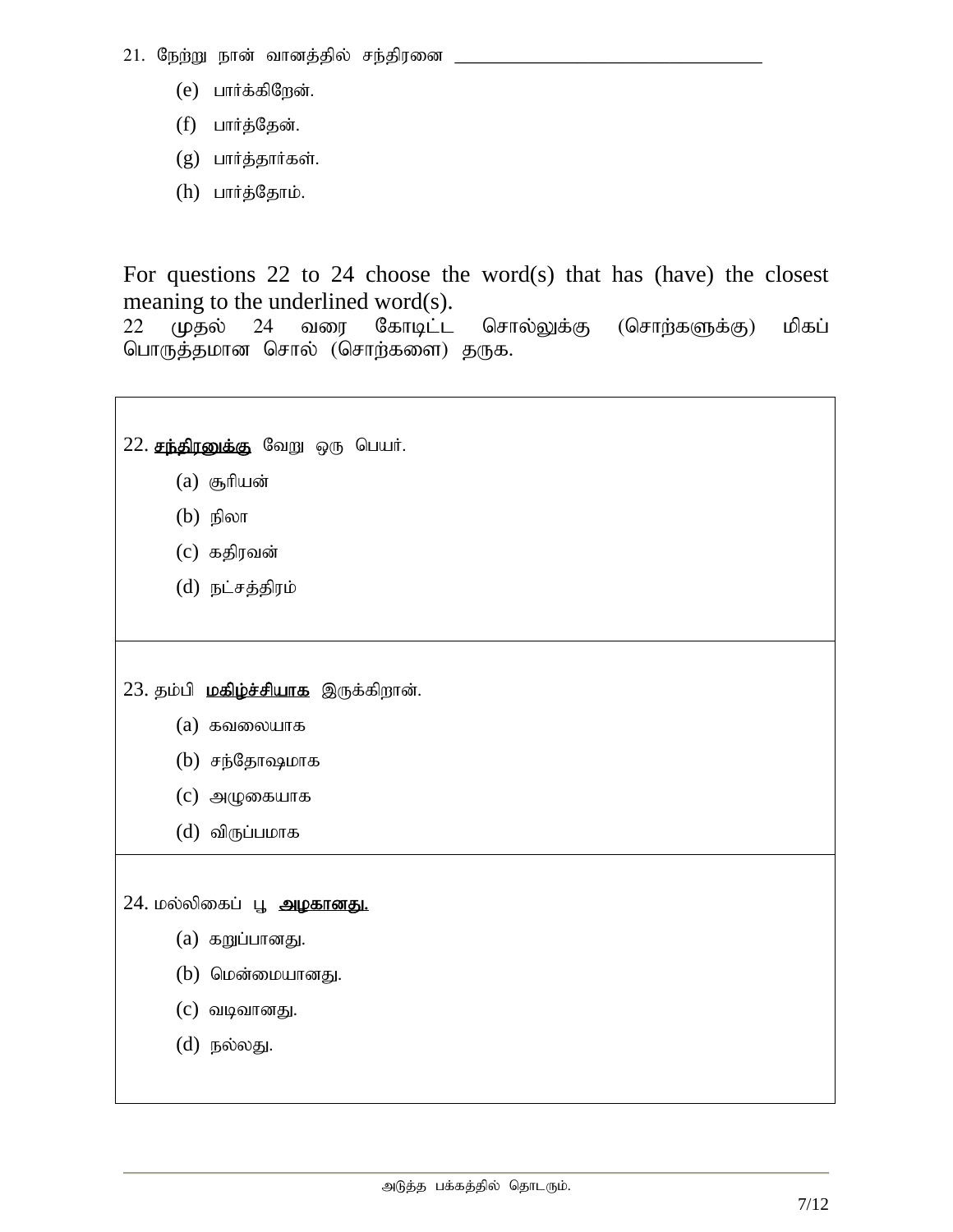For questions 25 to 27 give the opposites to the underlined words. 25 முதல் 27 வரை கோடிட்ட சொல்லுக்கு எதிர்ச்சொல் தருக.

- $25.$  அம்மா  $\sqrt{35}$ ள்வி கேட்டார்.
	- $(a)$  வினா
	- $(b)$  பதில்
	- $(c)$  கதை
	- $(d)$   $\Box$

26. வாணி அருகில் அமர்ந்தார்.

- $(a)$  எதிரில்
- $(b)$  பக்கத்தில்
- (c) தொலைவில்
- $(d)$  Gwew
- 27. எது **இல<u>குவோ</u> அதை எழுதுங்கள்**.
	- $(a)$  நல்லதோ
	- $(b)$  விருப்பமோ
	- $(c)$  கடினமோ
	- $(d)$  கெட்டதோ

Read and understand the text "விளையாட்டுப்போட்டி" and answer the questions 28 to 31.

"விளையாட்டுப்போட்டி" பற்றிய குறிப்புகளை வாசித்து அவற்றில் இருந்து பெறப்படும் தகவல்களைக் கொண்டு 28 முதல் 31 வரையுள்ள வினாக்களுக்கு விடையளிக்கவும்.

# எமது பாடசாலையின் விளையாட்டுப்போட்டி

எமது பாடசாலையின் விளையாட்டுப்போட்டி 28-11-2009 சனிக்கிழமை காலை 10 மணிக்கு ஆரம்பமாகும்.

ஓட்டம், நீளம் பாய்தல், உயர பாய்தல், குண்டு எறிதல் ஆகிய போட்டிகள் நடைபெறும்.

இப்போட்டிகளில் பங்கு பற்ற விரும்புவோர் 15-11-2009 க்கு முன்பதாக தமது பெயர்களை வகுப்பாசிரியரிடம் கொடுத்தல் வேண்டும்.

போட்டிகளில் பங்கு பற்றும் மாணவர்கள் வெள்ளை நிற உடை அணிந்து வரவேண்டும்.

போட்டிகள் யாவும் மாலை 5:00 மணிக்கு முடிவடையும்.

பின்பு வெற்றி பெற்றோருக்கு பரிசில்கள் வழங்கப்படும்.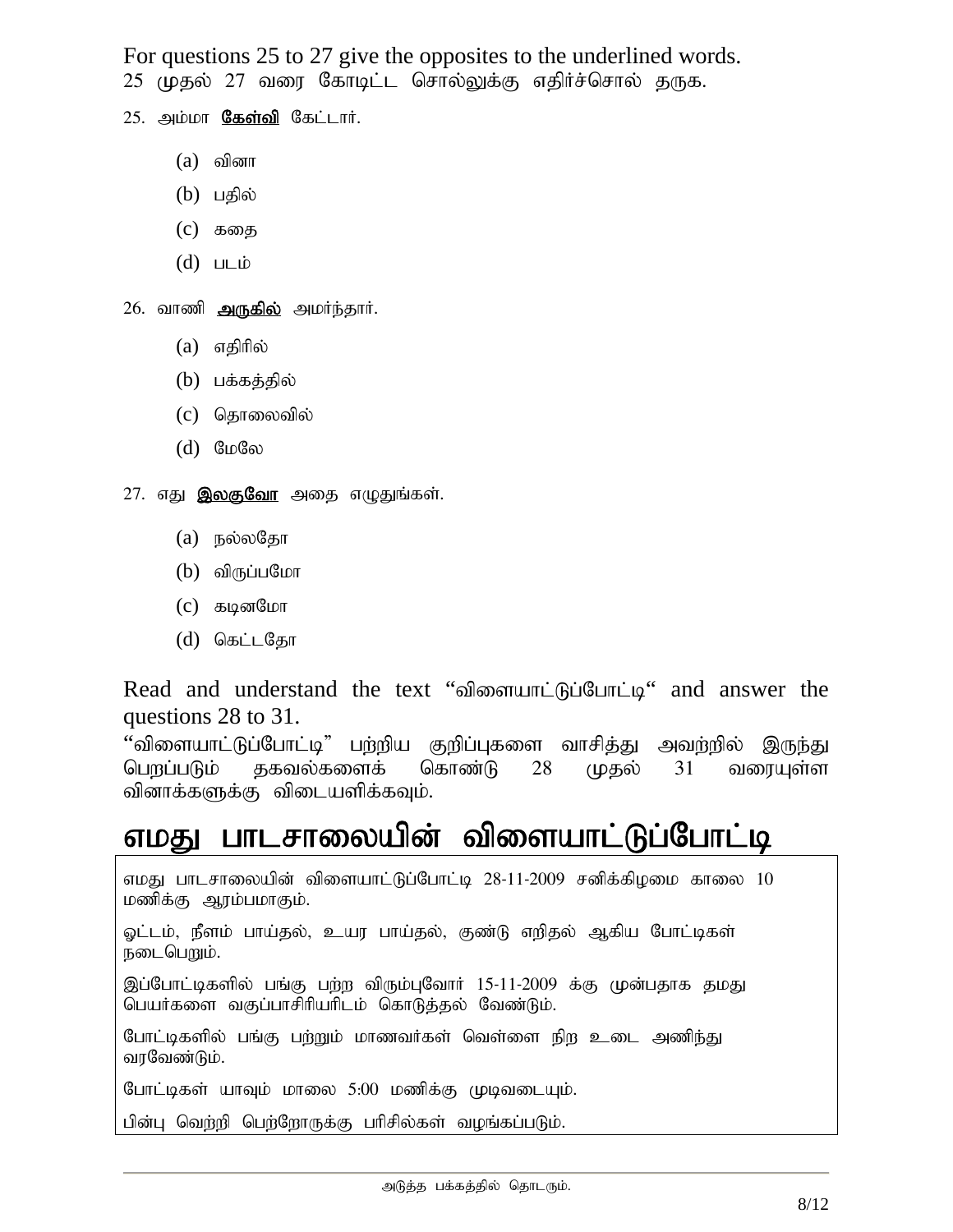- $(a)$  வைத
- $(b)$  அனி
- $(c)$  மார்கழி
- (d) கார்த்திகை

 $29.$  போட்டிகளில் பங்கு பற்றுபவர்கள் என்ன நிற உடை அணிந்து வரவேண்டும்?

- $(a)$  கறுப்பு
- $(b)$  சிவப்பு
- $(c)$  வெள்ளை
- $(d)$  நீலம்
- 30. விளையாட்டுப்போட்டி என்ன நாளில் நடைபெறும்?
	- $(a)$  திங்கட்கிழமை
	- $(b)$  சனிக்கிழமை
	- $(c)$  புதன்கிழமை
	- $(d)$  வெள்ளிக்கிழமை

31. போட்டிகளில் பங்கு பற்ற விரும்புவோர் தமது பெயர்களை யாரிடம் கொடுத்தல் வேண்டும்?

- $(a)$  அதிபரிடம்
- $(b)$  வகுப்பு ஆசிரியரிடம்
- $(c)$  பெற்றோரிடம்
- $(d)$  நண்பர்களிடம்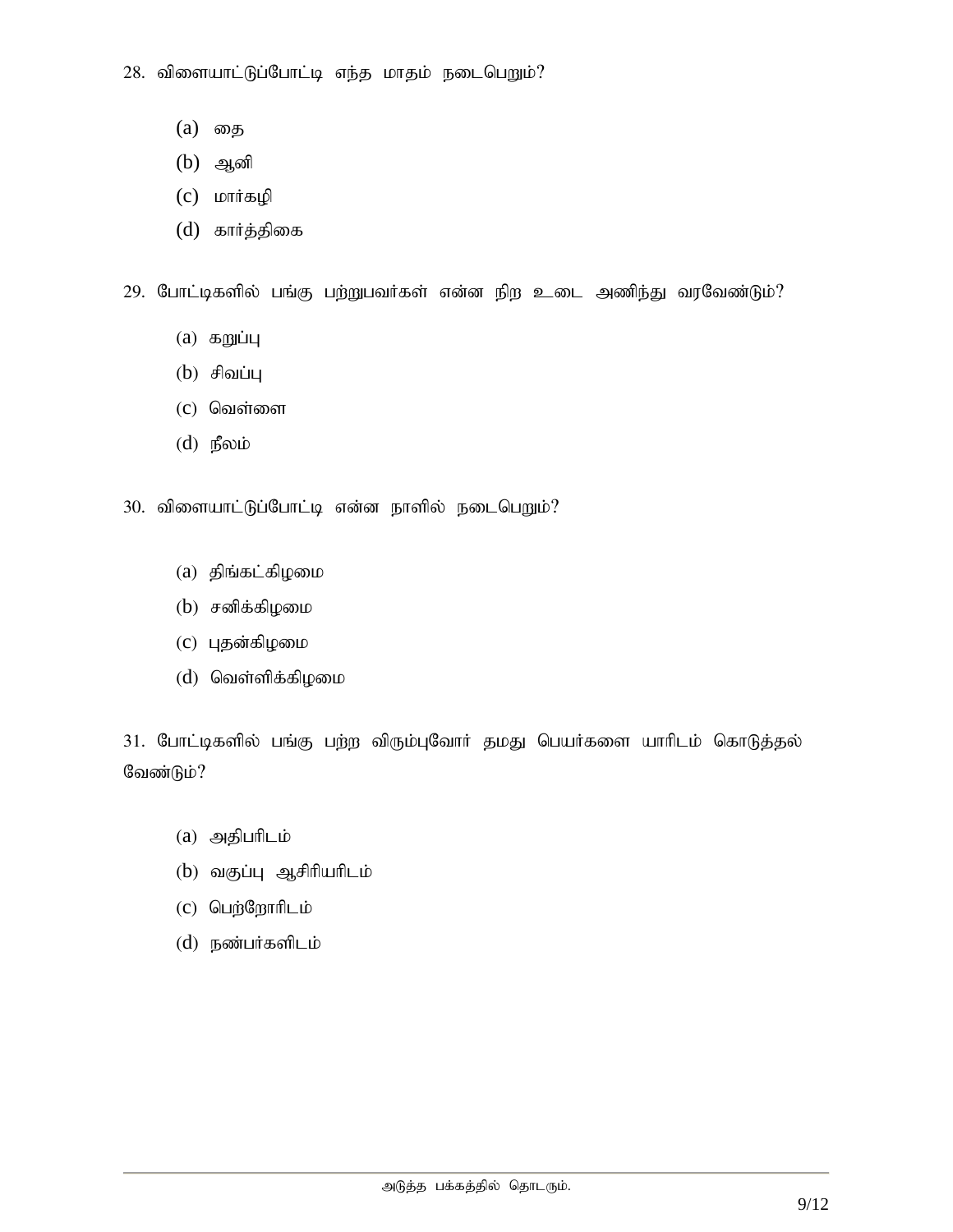For questions 32 to 34 rearrange the sentences in order.

32 முதல் 34 வரையுள்ள கேள்விகளுக்கு தரப்பட்ட வசனங்களை சரியான ஒழுங்கில் அமைத்துக் காட்டுக.

- $32.$   $(1)$  வாணி கதவைத் திறந்தாள்.
	- $(2)$  வாசலில் அழைப்புமணி ஒலித்தது.
	- (3) "வாருங்கள்" என வாணி அவர்களை வரவேற்றாள்.
	- $(4)$  மாமாவும் மாமியும் அங்கே நின்றார்கள்.
	- (a)  $(1), (2), (3), (4)$  (b)  $(2), (1), (4), (3)$
	- (c)  $(4)$ ,  $(3)$ ,  $(1)$ ,  $(2)$  (d)  $(3)$ ,  $(4)$ ,  $(1)$ ,  $(2)$
- 33.  $(1)$  வீட்டிற்கு நண்பர்கள் வந்தார்கள்.
	- $(2)$  பாடசாலை முடிந்து வீட்டிற்கு வந்தேன்.
	- $(3)$  எல்லோருமாக இரவு உணவு உண்டோம்.
	- $(4)$  சிறிது நேரம் நண்பர்களுடன் விளையாடினேன்.
	- (a)  $(2), (1), (4), (3)$  (b)  $(1), (2), (3), (4)$ (c)  $(2)$ ,  $(4)$ ,  $(1)$ ,  $(3)$  (d)  $(1)$ ,  $(4)$ ,  $(3)$ ,  $(2)$

34. (1) நானும் அக்காவும் புகையிரதத்தில் மெல்பேர்ன் சென்றோம்.

- $(2)$  பின்பு எங்களை பெரியப்பா பிலிப்தீவிற்கு அழைத்துச் சென்றார்.
- (3) பெரியப்பா எங்களை புகையிரத நிலையத்தில் வரவேற்று வீட்டிற்கு அழைத்துச் சென்றார்.
- (4) சிறிது நேரம் ஓய்வு எடுத்த பின்பு காலை உணவு உண்டோம்.

| (a) $(3)$ , $(2)$ , $(4)$ , $(1)$ | (b) (1), (3), (4), (2)            |
|-----------------------------------|-----------------------------------|
| (c) $(1)$ , $(2)$ , $(3)$ , $(4)$ | (d) $(4)$ , $(3)$ , $(2)$ , $(1)$ |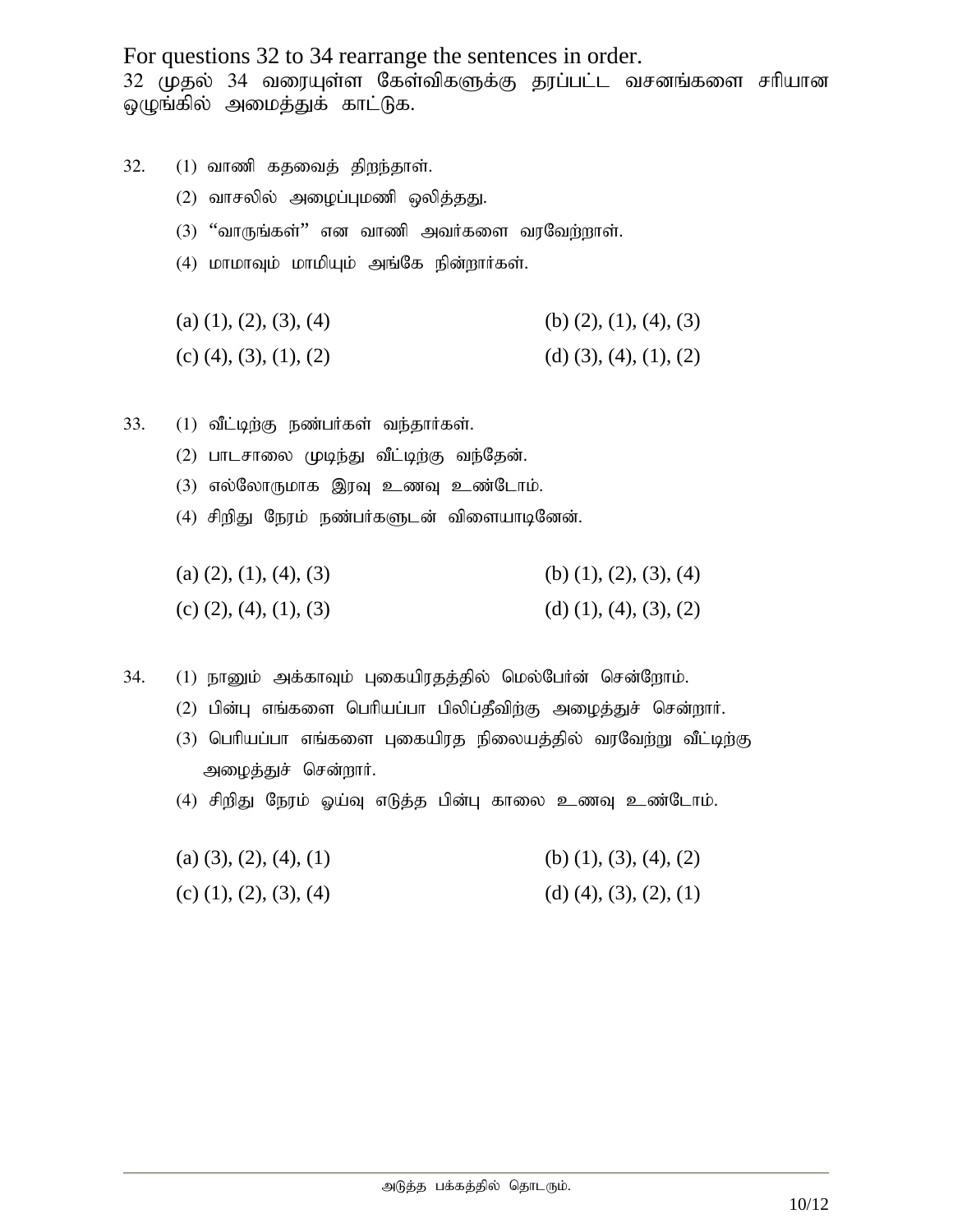Read the text and answer the questions 35 to 37. பின்வரும் பந்தியை வாசித்து 35 முதல் 37 வரையான வினாக்களுக்கு விடை தருக.

|                                                  | என் பெயர் சுதர். நான் சிட்னியில் எனது குடும்பத்துடன் வசிக்கிறேன். நான் |  |
|--------------------------------------------------|------------------------------------------------------------------------|--|
|                                                  | ஒரு தமிழன். என்னுடைய அப்பாவின் பெயர் சுந்தரம். அம்மாவின் பெயர்         |  |
|                                                  | கண்ணம்மா. எனக்கு மூன்று சகோதரர்கள் உள்ளனர். ஒரு அக்கா, ஒரு             |  |
|                                                  | தம்பி, ஒரு தங்கை. நாங்கள் எல்லோரும் லொலாமா (Lolama) வீதியில்           |  |
| இலக்க<br>3ஆம்                                    | வீட்டில் வசிக்கிறோம். எனது அக்கா<br>சிட்னி                             |  |
| பல்கலைக்கழகத்தில் படிக்கிறார். நான்              | (Parramatta)<br>பரமற்றா                                                |  |
| உயர்கல்வி                                        | பாடசாலையில் படிக்கிறேன். எங்கள்<br>வீட்டில்<br>இரண்டு                  |  |
| கணினிகள்<br>உண்டு. நான்                          | எனது அறையில் உள்ள கணினியில்                                            |  |
| விளையாடுவேன்.                                    |                                                                        |  |
|                                                  |                                                                        |  |
| 35. சுதர் வசிக்கும் நகரம் எது?<br>$(a)$ கொழும்பு | 36. சுதரின் அக்கா எந்த பல்கலைக்கழகத்தில்<br>படிக்கிறார்?               |  |
| (b) சிட்னி                                       | (a)<br>யாழ்ப்பாணம்                                                     |  |
| $(c)$ மெல்பன்<br>$(d)$ கன்பரா                    | (b)<br>மட்டக்களப்பு<br>சிட்னி<br>(c)                                   |  |
|                                                  | (d)<br>பரமற்றா                                                         |  |
| 37. சுதரின் வீட்டில் எத்தனை கணினிகள் உண்டு?      |                                                                        |  |
| (a)<br>ஐந்து<br>மூன்று                           |                                                                        |  |
| (b)<br>(c)<br>ஓன்பது                             |                                                                        |  |
| (d)<br>இரண்டு                                    |                                                                        |  |
|                                                  |                                                                        |  |